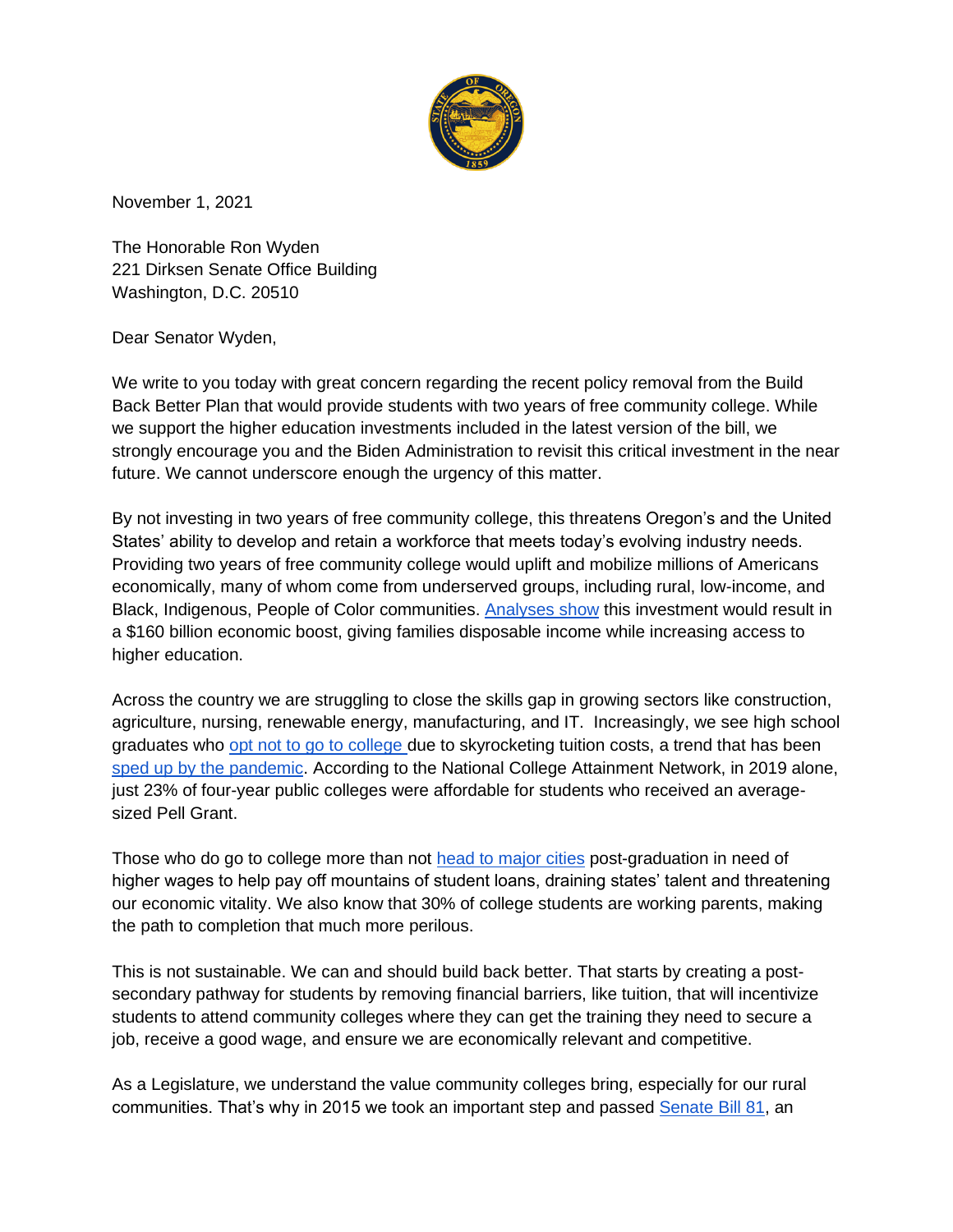

overwhelmingly-supported bipartisan piece of legislation also known as the Oregon Promise Act. In doing so we became the second state to provide free community college after Tennessee. Since its passage we've seen enrollment increase, especially among firstgeneration college students.

Oregon shows what is possible, but we cannot stop here. We urgently need more funding to maintain the Oregon Promise Act to support students, retain talent, and grow our economy. We know you share a commitment to Oregonians and our fellow Americans, our wellbeing and success. As Congress and the Biden Administration consider future policy, we ask that you use your position to elevate this issue—our talent pipeline, economy, and future depend on it.

Sincerely,

Rep. Teresa Alonso Leon (District 22), Chair of the House Committee on Education

Rep. Courtney Neron (District 26), Vice Chair of the House Committee on Education

Susan,

Rep. Susan McLain (District 29), Co-Chair of the Joint Ways and Means Subcommittee on Education

Sen. Michael Dembrow (District 23), Chair of the Senate Committee on Education

but A. Wagner

Senate Majority Leader Rob Wagner (District 19)



Sen. Lew Frederick (District 22), Co-Chair of the Joint Ways and Means Subcommittee on **Education**